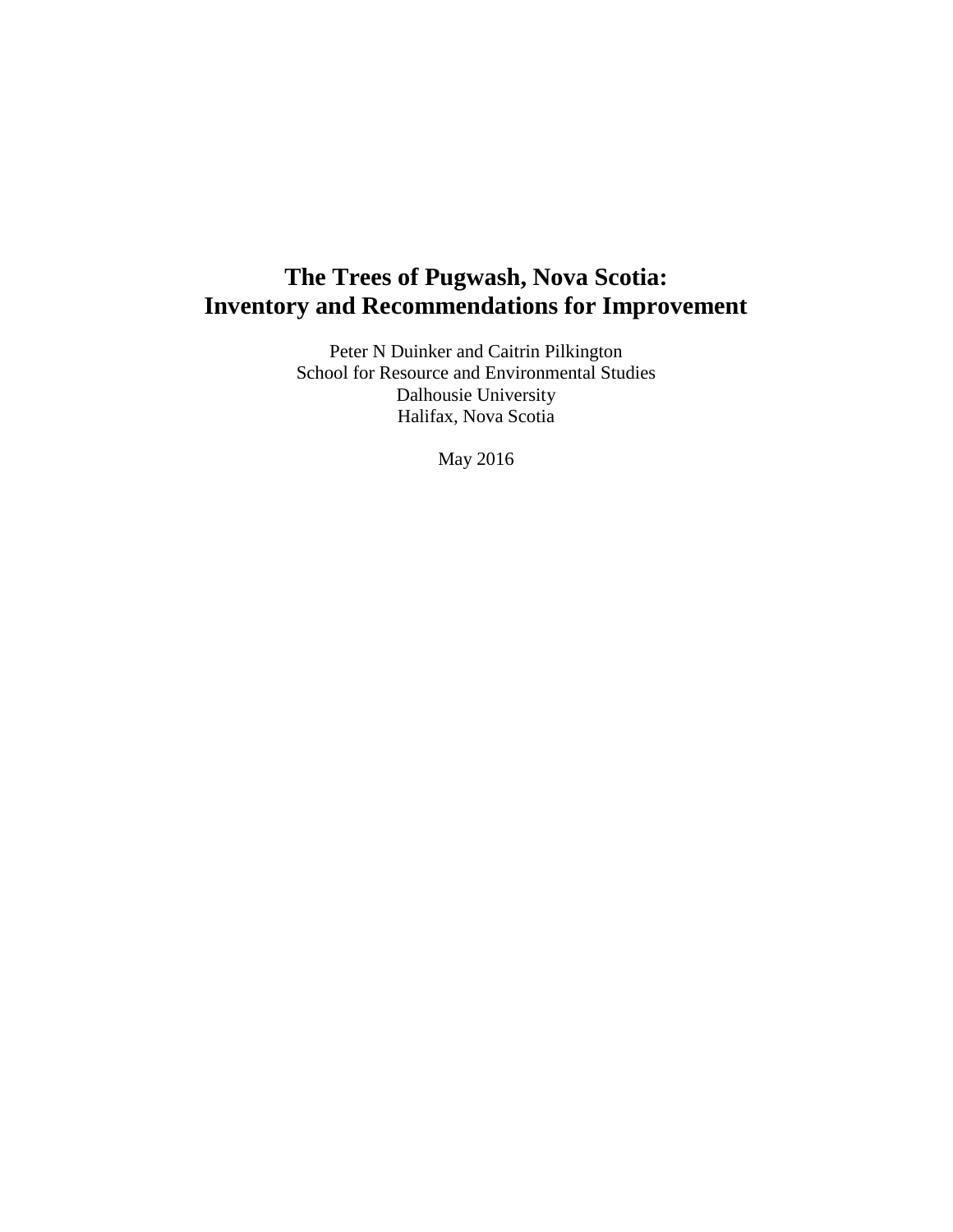# **Contents**

| Foreword |
|----------|
|          |
|          |
|          |
|          |
|          |
|          |
|          |
|          |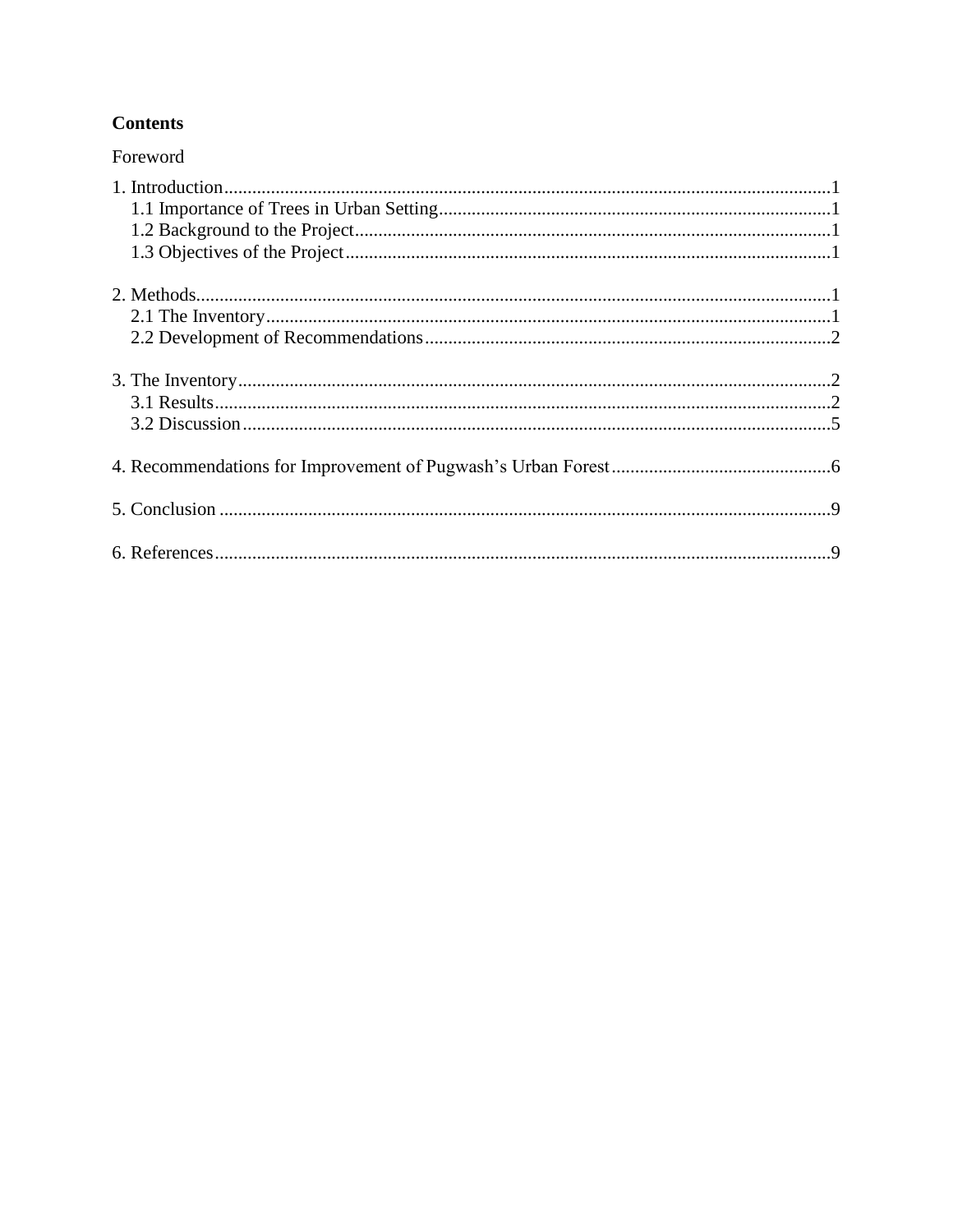#### **Foreword**

On behalf of the entire Dalhousie team involved in this project, we extend a hearty thanks to the people of Pugwash, particularly Maureen Leahey of the Communities in Bloom Committee, for calling upon our knowledge services and inviting us into their properties, homes, and businesses as we engaged in the tree inventory. The project has been of great benefit to all concerned, and also of modest cost to anyone, so therefore a truly delightful enterprise. The Dalhousie team consisted of:

Peter Duinker, team leader Bimal Aryal Jordan Bell David Foster Carlisle Kent JJ Klimek Stephanie Maasik Caytlyn McFadden Caitrin Pilkington Brynn Roach Sydney Toni Katherine Witherspoon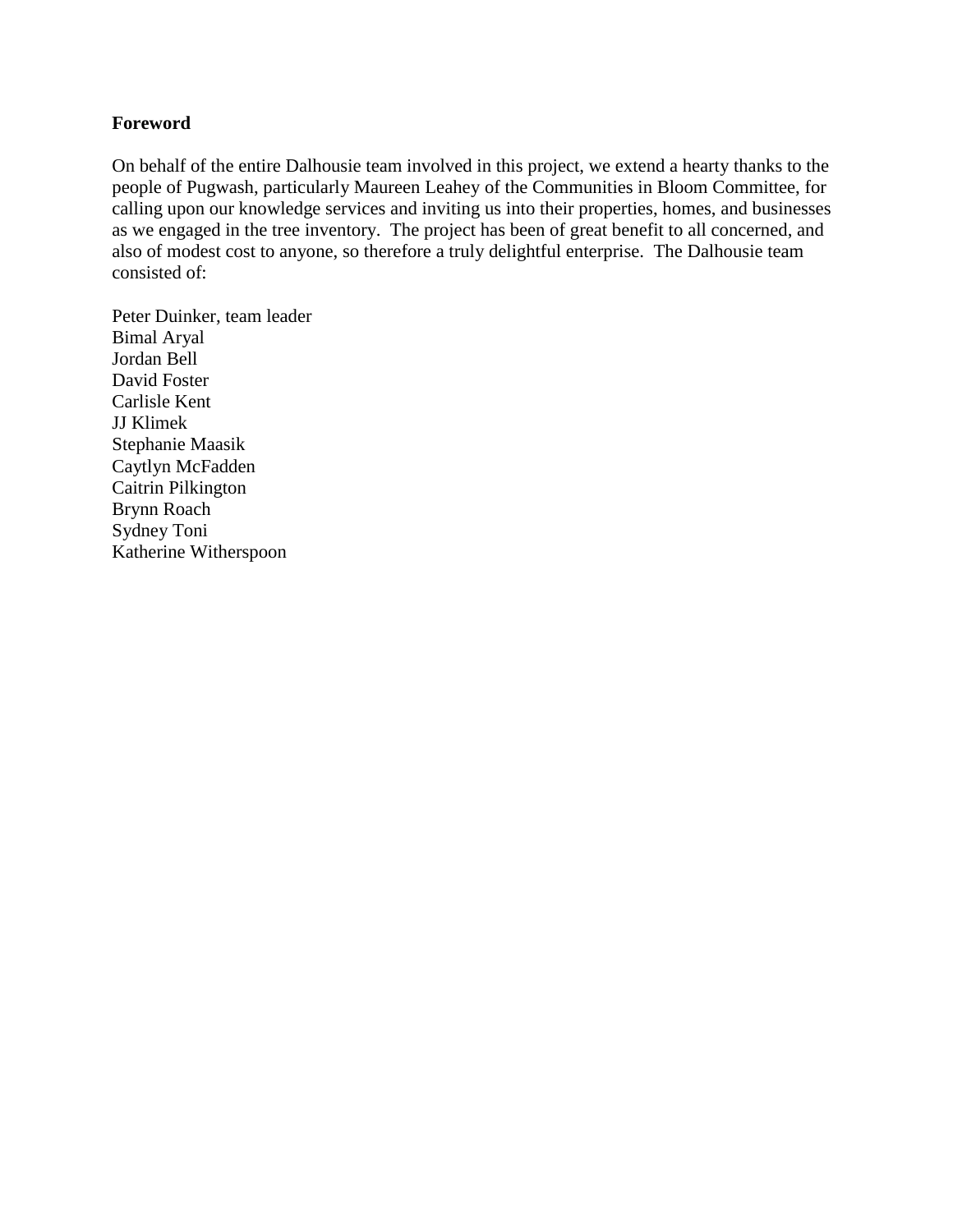#### **1. Introduction**

#### **1.1 Importance of Trees in Urban Settings**

Trees play an important role in improving the value of urban areas, both in terms of their intrinsic as well as extrinsic values. Urban forests are an effective way to bring the best benefits of the woods to those who live in towns and cities. Louv (2012) wrote that the importance of nature "is supported by a growing body of theoretical, anecdotal, and empirical research". Trees are the natural vegetation of most of the world, and are thus a key element to addressing Louv's (2012) "nature deficit disorder". In this way, trees offer abundant intrinsic benefits.

In an extrinsic sense, the presence of trees enhances recreation opportunities, draws tourists, increases the aesthetic value of an urban area, and has been proven to foster health and healing. Trees also yield economic dividends such as increased shade, reduced energy costs, and increased property value, as well as business and employment opportunities through tree planting and maintenance. Finally, from an environmental perspective, trees capture and store carbon, cool the city environment, improve air and water quality, slow stormwater flow, and conserve biodiversity.

#### **1.2 Background to the Project**

Following talks between the Pugwash Communities in Bloom Committee and lead author PD, a group of Dalhousie students descended upon the village in October 2015 to gather data for a comprehensive inventory of the village's trees. The inventory was recommended by a Communities in Bloom adjudication committee in 2014. Dalhousie students in the School for Resource and Environmental Studies are engaged each autumn in active study of sustainable urban forests and are well-equipped to analyze urban forest environments from both biophysical and socio-cultural points of view.

#### **1.3 Objectives of the Project**

The purpose of the inventory was to document the species, size, and general health condition of most of the trees in the Village of Pugwash. Our research on urban forests shows that tree type, size, and spatial arrangement are critical to value satisfaction, as well as maximizing the delivery of the ecological services that trees provide. Having such a comprehensive inventory is the first step in determining a promising future for the tree population of the village. This report summarizes the inventory findings and provides some recommendations on promising ways to manage the village tree canopy for improved satisfaction of the myriad values provided by the trees.

#### **2. Methods**

#### **2.1 The Inventory**

Trees were measured on the 17-18 October 2015 by 11 Dalhousie students led by PD. The scope of the tree inventory included the trees on properties along the three north-south streets of the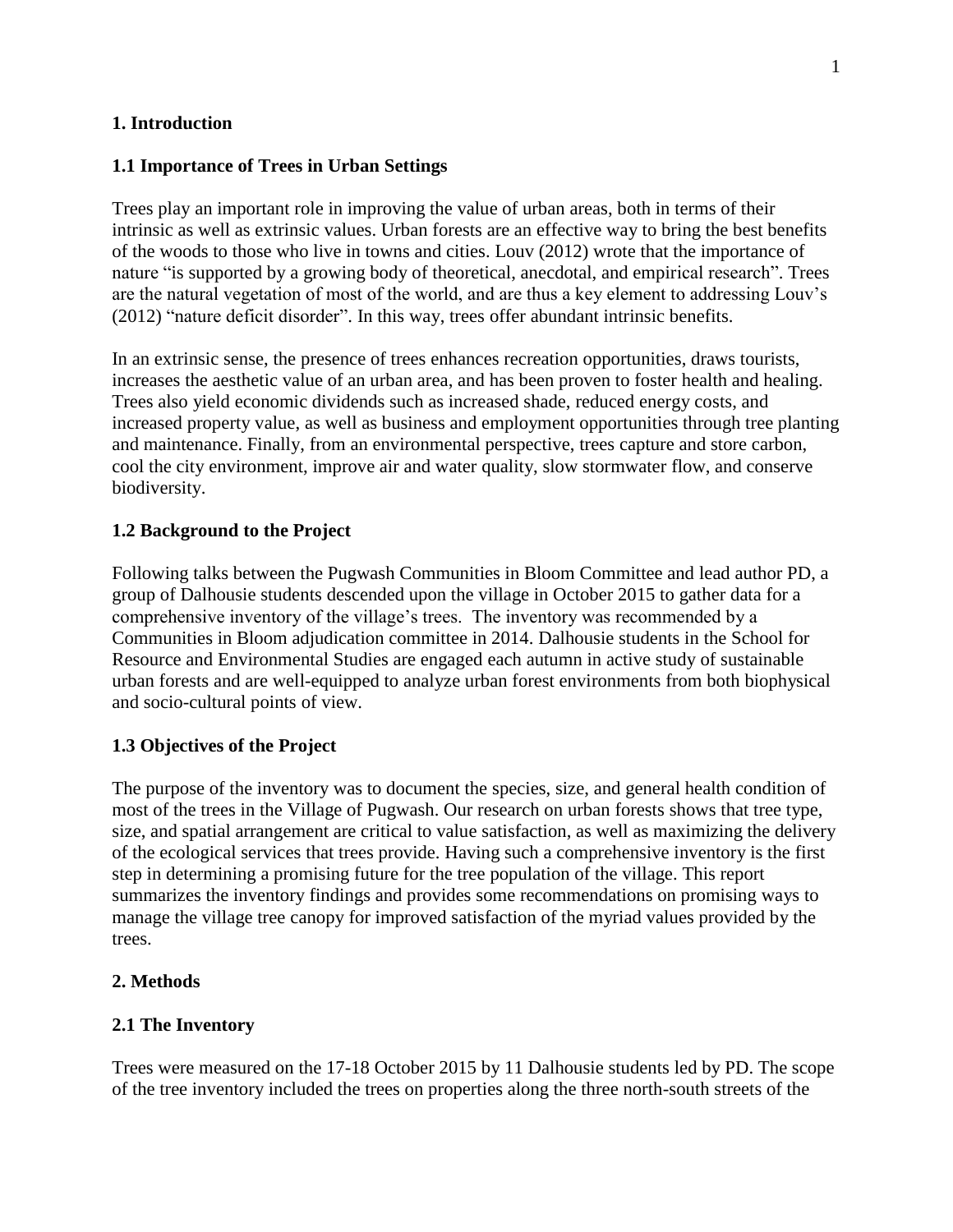village (Water, Russell, Church) and the six east-west streets (King, Queen, Black, Prince Albert, Victoria, Durham). The inventory was limited to species identification and diameter at breast height at each property. Within this scope, it is estimated that  $90+%$  of all tree stems were measured.

Students used calipers (for small trees) and diameter tapes (for large trees) to measure diameter at breast height). All the data, including civic addresses, were recorded on field sheets and transferred to an electronic database at the university.

#### **2.2 Development of Recommendations**

Suggestions for improving the Pugwash canopy were developed on three bases: (a) the inventory; (b) conversations with villagers while the team was in Pugwash; and (c) PD's experience in developing urban-forest management plans in both Halifax and Charlottetown.

#### **3. The Inventory**

#### **3.1 Results**

In the Village of Pugwash, we found 65 tree species overall. It was determined that 35 of the 42 tree species native to Nova Scotia were represented in the Pugwash area (Table 1). This means that 30 of the tree species we found are not native to Nova Scotia (these are sometimes called alien or exotic species) (Table 2).

Table 1. Trees of Nova Scotia found in Pugwash (note: some trees were identified to the genus only).

| <b>Common Name</b>   | <b>Scientific Name</b>    | <b>Common Name</b>  | <b>Scientific Name</b> |
|----------------------|---------------------------|---------------------|------------------------|
| Ash spp.             | Fraxinus spp.             | <b>Ironwood</b>     | Ostrya virginiana      |
| Ash, Black           | Fraxinus nigra            | Larch               | Larix laricina         |
| Ash, Red             | Fraxinus pennsylvanica    | Maple, Mountain     | Acer spicatum          |
| Ash, White           | <b>Fraxinus americana</b> | Maple, Red          | Acer rubrum            |
| Aspen, Trembling     | Populus tremuloides       | Maple, Sugar        | Acer saccharum         |
| Birch, Yellow        | Betula alleghaniensis     | <b>Mountain Ash</b> | Sorbus spp.            |
| Birch, Gray          | Betula populifolia        | Oak, Red            | Quercus rubra          |
| Birch, White         | Betula papyrifera         | Pine, Jack          | Pinus banksiana        |
| Cedar, Eastern White | Thuja occidentalis        | Pine, Red           | Pinus resinosa         |
| Cherry spp.          | Prunus spp.               | Pine, White         | Pinus strobus          |
| Cherry, Choke        | Prunus virginiana         | Poplar, Balsam      | Populus balsamifera    |
| Cherry, Pin          | Prunus pensylvanica       | Prunus spp.         | Prunus spp.            |
| Dogwood spp.         | Cornus spp.               | Serviceberry        | Amelanchier spp.       |
| Elm, American        | Ulmus americana           | Spruce, Black       | Picea mariana          |
| Fir, Balsam          | Abies balsamea            | Spruce, Red         | Picea rubens           |
| <b>Hawthorn</b>      | Crataegus spp.            | Spruce, White       | Picea glauca           |
| Hemlock, Eastern     | Tsuga canadensis          | Sumac, Staghorn     | Rhus typhina           |
|                      |                           | Willow spp.         | Salix spp.             |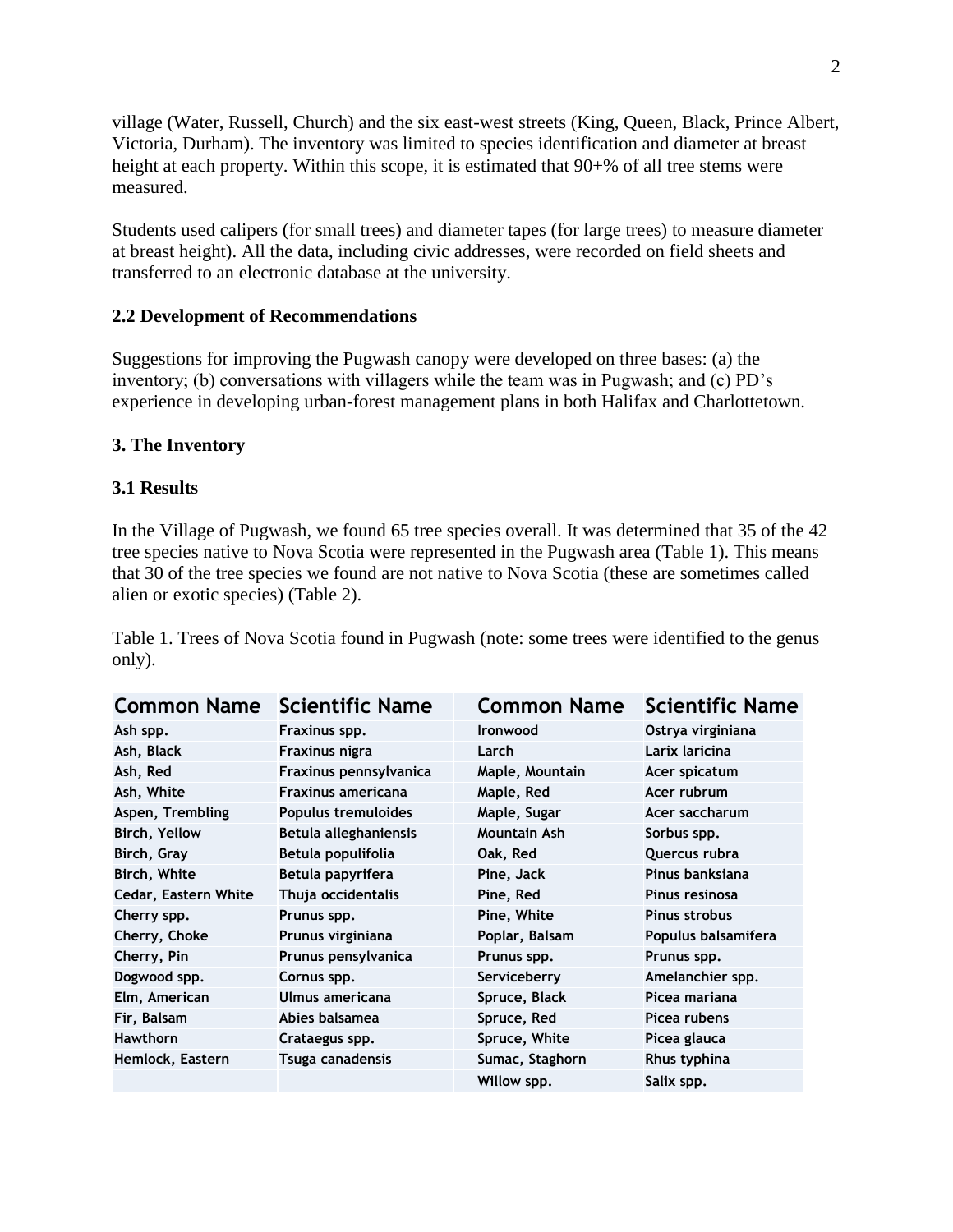Table 2. Trees not native to Nova Scotia found in Pugwash (note: some trees were identified to the genus only).

| <b>Common Name Scientific Name</b>     |                        | <b>Common Name</b>     | <b>Scientific Name</b>    |
|----------------------------------------|------------------------|------------------------|---------------------------|
| Apple spp.                             | Malus spp.             | Maple, Manitoba        | Acer negundo              |
| Ash, Blue                              | Fraxinus quadrangulata | Maple, Norway          | Acer platanoides          |
| Buckthorn, European Rhamnus cathartica |                        | Maple, Silver          | Acer saccharinum          |
| <b>Butternut</b>                       | Juglans cinerea        | Oak, English           | Quercus robur             |
| <b>Catalpa</b>                         | Catalpa spp.           | Oak, Pin               | Quercus palustris         |
| Cedar, Eastern Red                     | Juniperus virginiana   | Pine, Austrian         | Pinus nigra               |
| Chestnut, Horse                        | Aesculus hippocastanum | Pine, Scots            | Pinus sylvestris          |
| Cottonwood, Eastern Populus deltoides  |                        | Poplar, Carolina       | <b>Populus canadensis</b> |
| Elm, Red                               | Ulmus rubra            | Poplar, European White | Populus alba              |
| Fir, Colorado White                    | Abies concolor         | Poplar, Lombardy       | Populus nigra             |
| Ginkgo                                 | Ginkgo biloba          | <b>Rowan</b>           | Sorbus aucuparia          |
| Lilac                                  | Syringa spp.           | Spruce, Colorado Blue  | Picea pungens             |
| Linden spp.                            | Tilia spp.             | Spruce, Norway         | Picea abies               |
| Locust, Black                          | Robinia pseudoacadia   | Willow, Weeping        | Salix alba                |
| Maple, Japanese                        | Acer palmatum          | Willow spp.            | Salix spp.                |

As usual in urban tree inventories, some species are represented in great abundance, and some by only a few individuals (see Figure 1). Species in great abundance and presenting various issues for future management of the canopy include the non-native species Manitoba Maple, Norway Maple, European White Poplar, Linden spp., Horse Chestnut, and Lombardy Poplar. Other nonnative species with considerable populations include Eastern Cottonwood, Colorado Blue Spruce, Weeping Willow and Scots Pine. We identified several native species that are abundant throughout Nova Scotia but poorly represented in the village (e.g., Sugar Maple, Yellow Birch, Eastern Hemlock) and several native species that are both rare in Nova Scotia and rare in the village (e.g., Black Ash and Ironwood).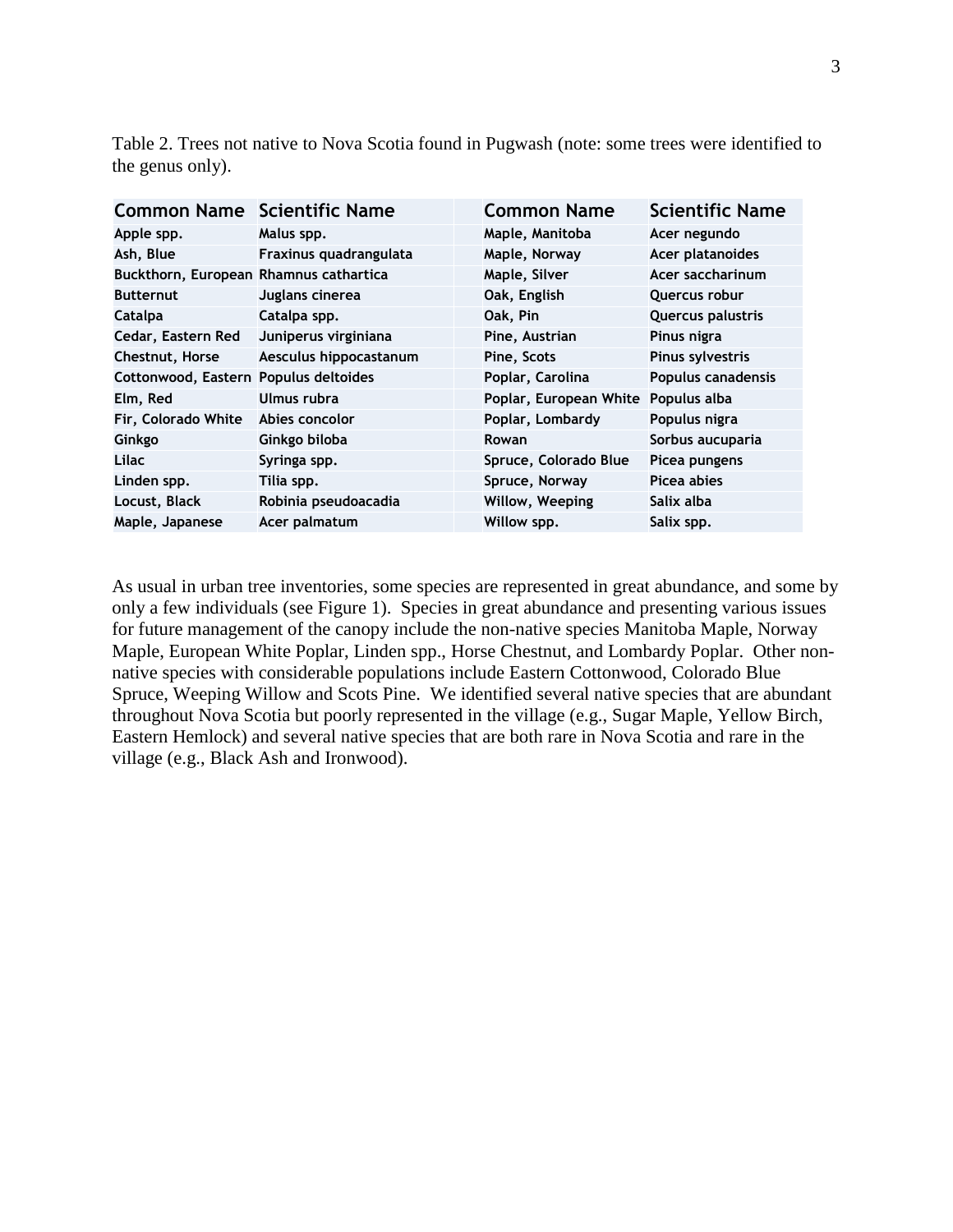

Figure 1. Abundance of 65 tree species in Pugwash. Red bars indicate species suggested to be too abundant, and green bars indicate species considered to be too few in the village.

Species count is just one way of representing the character of the village tree population. However, a mere count is unable to reveal how dominant the various species are in the canopy, for which size of the trees is necessary information. We measured tree diameter so that we could calculate both size-class distributions and basal area. Basal area is a calculation of the crosssectional area of the tree trunk at the point where diameter was measured (i.e., 1.3 m from the ground). Basal area is a reasonable proxy for other dimensions of trees such as the amount of crown, which of course is responsible for many of the values we ascribe to urban trees. Therefore, we have also calculated basal area for each of the tree species in the village, and we show in Figure 2 how the basal-area measure presents a different picture of species dominance in the village. For example, while there are many more Manitoba Maples by species count, European White Poplar is far more dominant ecologically in Pugwash on account of their large size. Indeed, when one makes a quick tour of the village for a reconnaissance view of the canopy, the European White Poplars soar above all other trees and are conspicuous to the eye.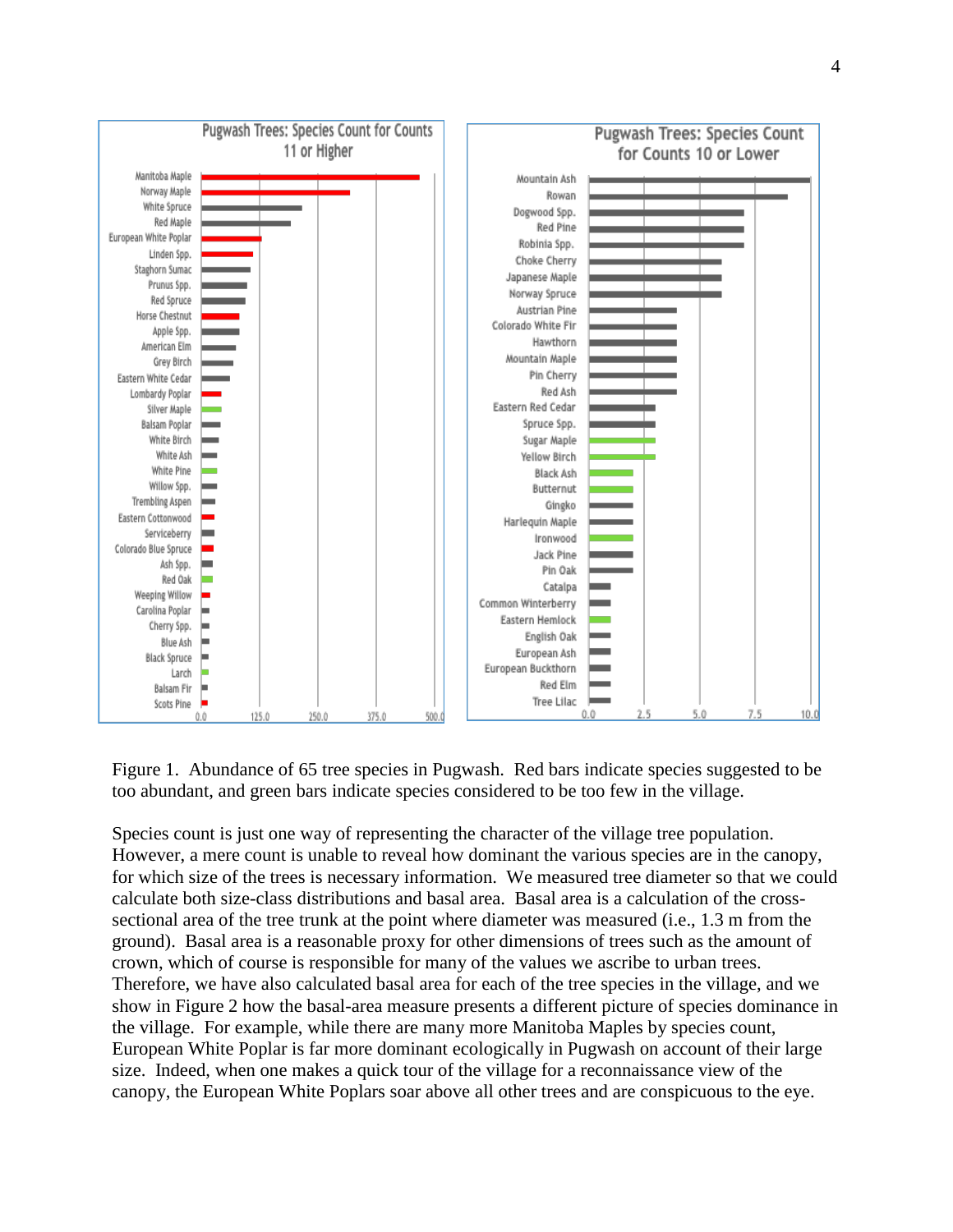

We also note that the Horse Chestnuts in town are both relatively abundant and relatively large.

Figure 2. Counts and basal areas for tree species with more than ten individuals in the Pugwash inventory. Red bars indicate species suggested to be too abundant, and green bars indicate species considered to be too few in the village.

For ease of understanding the size distribution of the trees in Pugwash, we put all the trees of the most abundant species into 10-cm diameter classes. The data make clear that small trees (i.e., up to 20 cm diameter) are the most abundant in the village. The different species, however, do have unique size distributions.

## **3.2 Discussion**

As expected and as normal for most urban tree populations, Pugwash has an uneven representation of tree species. It is encouraging to note that 35 of Nova Scotia's native tree species exist in Pugwash. However, some native species remain severely underrepresented in terms of both tree count and basal area. There are far too many trees of some non-native tree species such as Manitoba Maple and European White Poplar, and far too few trees of some native tree species such as Sugar Maple and White Pine. Sustained effort to plant these inadequately represented native trees and discourage the overabundance of a few alien species will bring about a healthier ecosystem.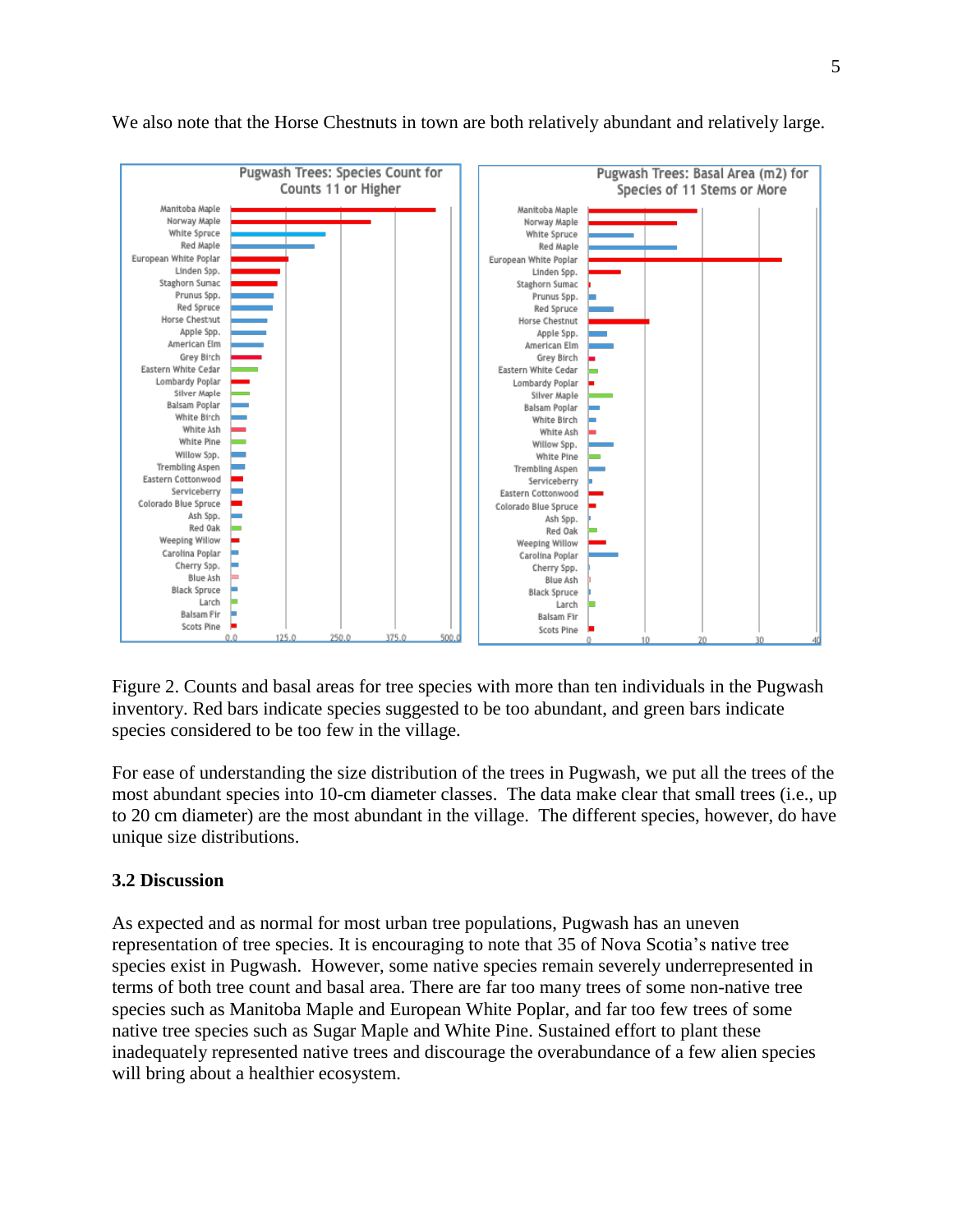In addition, diversifying tree species is a crucial part of maintaining tree health in the community. In the event of pests or diseases, having only a few species planted in an urban space can wipe out entire urban forest populations within a few years. Overplanting of a single species in suburban streets has contributed to the catastrophic sweep of diseases such as Dutch Elm Disease, which killed more than 40 million elm trees in the United States, and the majority of elm in Eastern Canada also died of the disease. Tree diversity also encourages a variety of species that make up natural ecosystems and prevents the spread of invasive species. Genetic diversity also brings about healthier stock, which means more resistance to inadequate soil nutrition, climate change, and other stressors (Petit and Hampe, 2006). The long-term health of urban forests depends on species diversity.

Diversity of tree sizes for each tree species is another factor which ensures long-term forest sustainability. Plentiful young trees ensure that there will be old and large trees later on, and the latter are strong contributors to biodiversity conservation and neighbourhood character. Overall, the inventory shows that the size class of 10-20 cm is the most well represented for many species, meaning that efforts should be made to protect and encourage larger trees and establish many new trees. Providing for species and age diversity in the urban forest is the most significant way to ensure long-term forest health.

## **4. Recommendations for Improvement of Pugwash's Urban Forest**

- *Celebrate the trees you have* walkabouts, dissemination of the inventory, and planting events create a sense of community, enrich feelings of community pride, and foster an appreciation for nature.
- *Plant lots of new trees* plant new trees every year so that the age-class structure (size structure) becomes diversified.

Start with smaller stock, and look into acquiring trees (with permission!) from nearby woodland.

Favour planting Nova Scotian native species (Table 3), especially native species that are poorly represented in, or missing from (Table 4), the inventory.

- *Phase out problem species* Manitoba Maple and Norway Maple may gradually be diminished by avoiding them in new plantings, preventing natural regeneration by cutting saplings, and by planting desirable species under the canopies of these species.
- When considering planting non-native species, there are species to favour (Tables 5 and 6) and species to avoid (Table 5).
- *Plant strategically* the density of trees could quite easily be greatly increased without overloading the village in shade.
	- Fill empty spaces: areas that currently exist as empty grass lots, such as the fields around Pugwash District High School, present a great deal of potential for new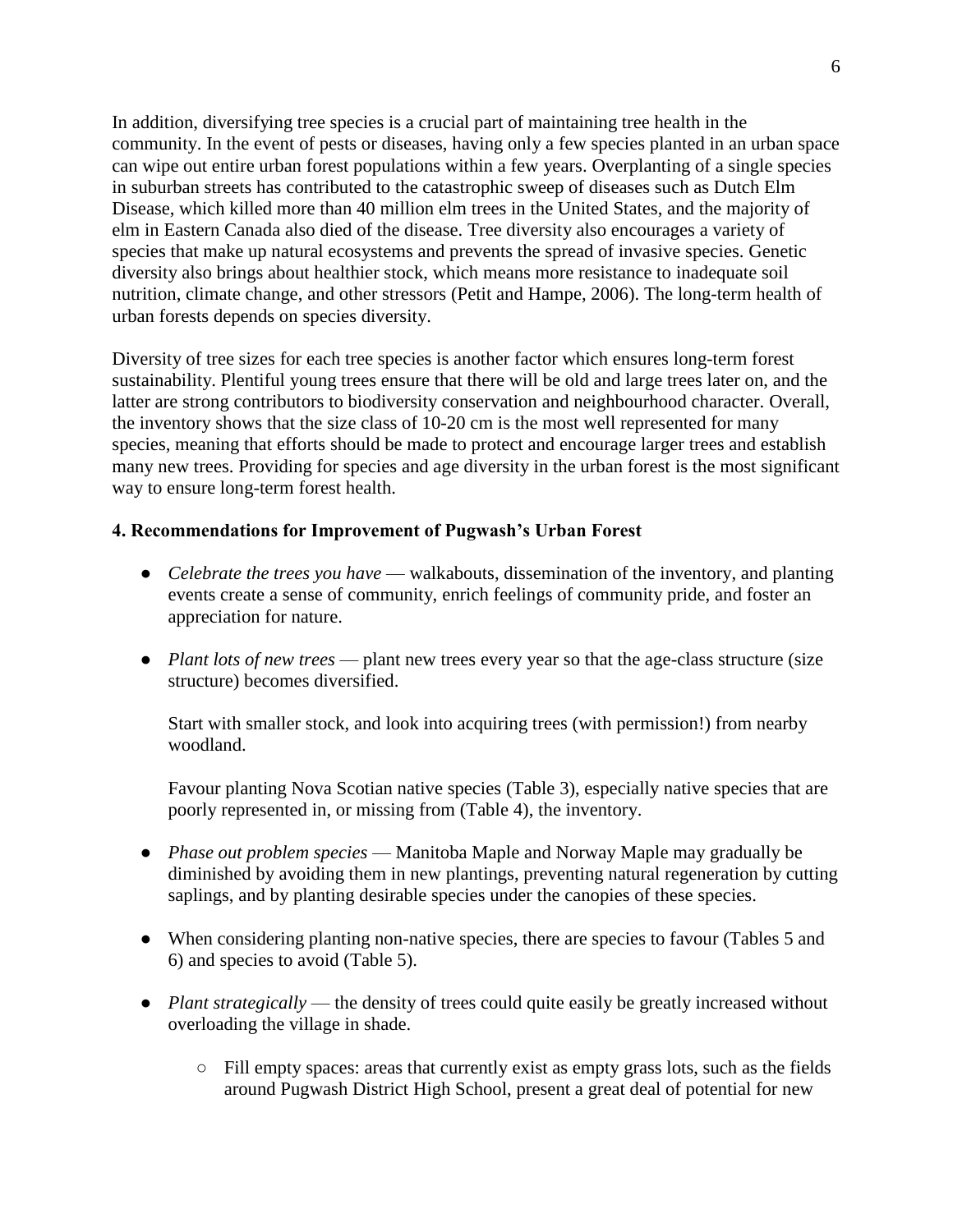growth.

- Plant close to the street: by planting close to the street, Pugwash residents will experience the maximum benefits associated with a flourishing tree canopy such as reduced heat stress on pavement, shade, and a more aesthetically pleasing street view.
- Plant in copse formations, which ultimately yield both social and ecological benefits.
- *Educate yourselves* Stock some quality tree books (such as Farrar's (1995) "Trees in Canada") in the Pugwash library and promote the use of online tools for learning about tree species (such a[s](http://novascotia.ca/natr/forestry/treeid/) [http://novascotia.ca/natr/forestry/treeid/\)](http://novascotia.ca/natr/forestry/treeid/). These resources will help villagers develop strong understandings and appreciations of trees.

Table 3. Existing native tree species in Pugwash. Species in green background are high priority for retention and planting.

|                             | <b>Common Name Scientific Name</b> | <b>Common Name</b> | <b>Scientific Name</b> |
|-----------------------------|------------------------------------|--------------------|------------------------|
| Ash spp.                    | Fraxinux spp.                      | <b>Ironwood</b>    | Ostrya virginiana      |
| Ash, Black                  | <b>Fraxinus nigra</b>              | Larch              | Larix laricina         |
| Ash, Red                    | <b>Fraxinus pennsylvanica</b>      | Maple, Mountain    | Acer spicatum          |
| Ash, White                  | <b>Fraxinus americana</b>          | Maple, Red         | Acer rubrum            |
| Aspen, Trembling            | Populus tremuloides                | Maple, Sugar       | Acer saccharum         |
| <b>Birch, Yellow</b>        | <b>Betula alleghaniensis</b>       | Mountain Ash       | Sorbus spp.            |
| Birch, Gray                 | Betula populifolia                 | Oak, Red           | Quercus rubra          |
| Birch, White                | Betula papyrifera                  | Pine, Jack         | Pinus banksiana        |
| <b>Cedar, Eastern White</b> | Thuja occidentalis                 | Pine, Red          | Pinus resinosa         |
| Cherry spp.                 | Prunus spp.                        | Pine, White        | <b>Pinus strobus</b>   |
| Cherry, Choke               | Prunus virginiana                  | Poplar, Balsam     | Populus balsamifera    |
| Cherry, Pin                 | Prunus pensylvanica                | Prunus spp.        | Prunus spp.            |
| Dogwood spp.                | Cornus spp.                        | Serviceberry       | Amelanchier spp.       |
| Elm, American               | Ulmus americana                    | Spruce, Black      | Picea mariana          |
| Fir, Balsam                 | Abies balsamea                     | Spruce, Red        | Picea rubens           |
| <b>Hawthorn</b>             | Crataegus spp.                     | Spruce, White      | Picea glauca           |
| Hemlock, Eastern            | <b>Tsuga canadensis</b>            | Sumac, Staghorn    | Rhus typhina           |
|                             |                                    | Willow spp.        | Salix spp.             |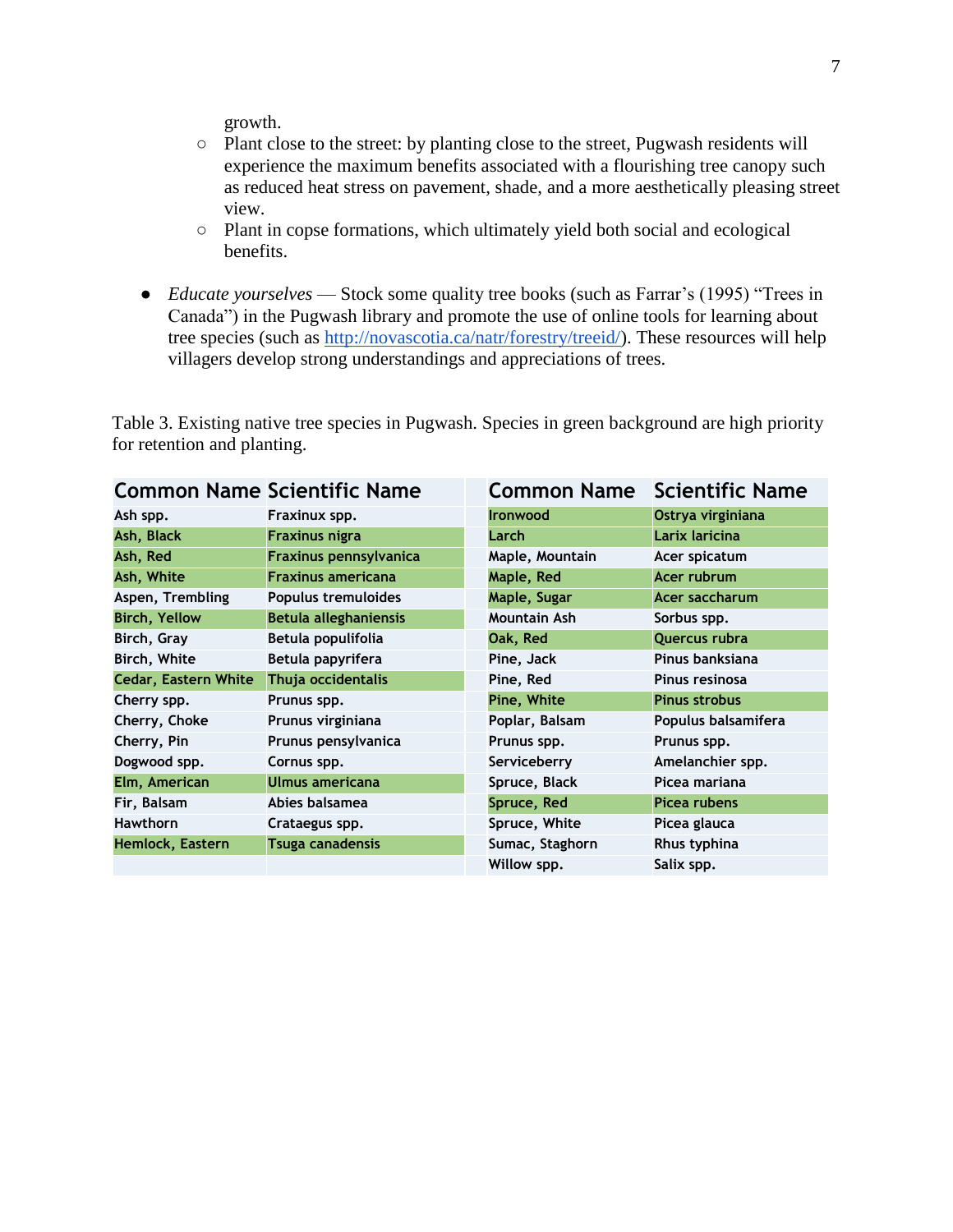Table 4. Trees native to Nova Scotia not currently represented in the Pugwash inventory.

| <b>Common Name</b> Scientific Name |                       |
|------------------------------------|-----------------------|
| Aspen, Largetooth                  | Populus grandidentata |
| Beech, American                    | Fagus grandifolia     |
| Cherry, Black                      | Prunus serotina       |
| Maple, Striped                     | Acer pensylvanicum    |

Table 5. Non-native species in Pugwash. Species recommended for promotion are in green background, and species to avoid are in red background.

| <b>Common Name</b>         | <b>Scientific Name</b>    | <b>Common Name</b>            | <b>Scientific Name</b>    |
|----------------------------|---------------------------|-------------------------------|---------------------------|
| Apple spp.                 | Malus spp.                | Maple, Manitoba               | <b>Acer negundo</b>       |
| Ash, Blue                  | Fraxinus quadrangulata    | Maple, Norway                 | <b>Acer platanoides</b>   |
| <b>Buckthorn, European</b> | <b>Rhamnus cathartica</b> | Maple, Silver                 | <b>Acer saccharinum</b>   |
| <b>Butternut</b>           | Juglans cinerea           | Oak, English                  | Quercus robur             |
| Catalpa                    | Catalpa spp.              | Oak, Pin                      | Quercus palustris         |
| Cedar, Eastern Red         | Juniperus virginiana      | <b>Pine, Austrian</b>         | <b>Pinus nigra</b>        |
| Chestnut, Horse            | Aesculus hippocastanum    | <b>Pine, Scots</b>            | <b>Pinus sylvestris</b>   |
| Cottonwood, Eastern        | Populus deltoides         | Poplar, Carolina              | <b>Populus canadensis</b> |
| Elm, Red                   | Ulmus rubra               | <b>Poplar, European White</b> | <b>Populus alba</b>       |
| Fir, Colorado White        | Abies concolor            | <b>Poplar, Lombardy</b>       | <b>Populus nigra</b>      |
| Ginkgo                     | Ginkgo biloba             | Rowan                         | Sorbus aucuparia          |
| Lilac                      | Syringa spp.              | <b>Spruce, Colorado Blue</b>  | <b>Picea pungens</b>      |
| Linden spp.                | Tilia spp.                | <b>Spruce, Norway</b>         | <b>Picea abies</b>        |
| Locust, Black              | Robinia pseudoacadia      | Willow, Weeping               | Salix alba                |
| Maple, Japanese            | Acer palmatum             | Willow spp.                   | Salix spp.                |

Table 6. Non-native species not currently in Pugwash and recommended for planting.

| <b>Common Name</b>    | <b>Scientific Name</b>  |
|-----------------------|-------------------------|
| <b>Basswood</b>       | Tilia americana         |
| Beech, European       | Fagus sylvatica         |
| <b>Butternut</b>      | Juglans cinerea         |
| <b>Black Walnut</b>   | Juglans nigra           |
| Chestnut, American    | Castanea dentata        |
| <b>Hackberry</b>      | Celtis occidentalis     |
| <b>Hickories</b>      | Carya spp.              |
| Honey-Locust          | Gleditsia triacanthos   |
| Hornbeam (Blue-beech) | Carpinus caroliniana    |
| Maple, Freeman        | Acer freemanii          |
| Oak, Bur              | Quercus macrocarpa      |
| Oak, White            | Quercus alba            |
| <b>Tulip Tree</b>     | Liriodendron tulipifera |